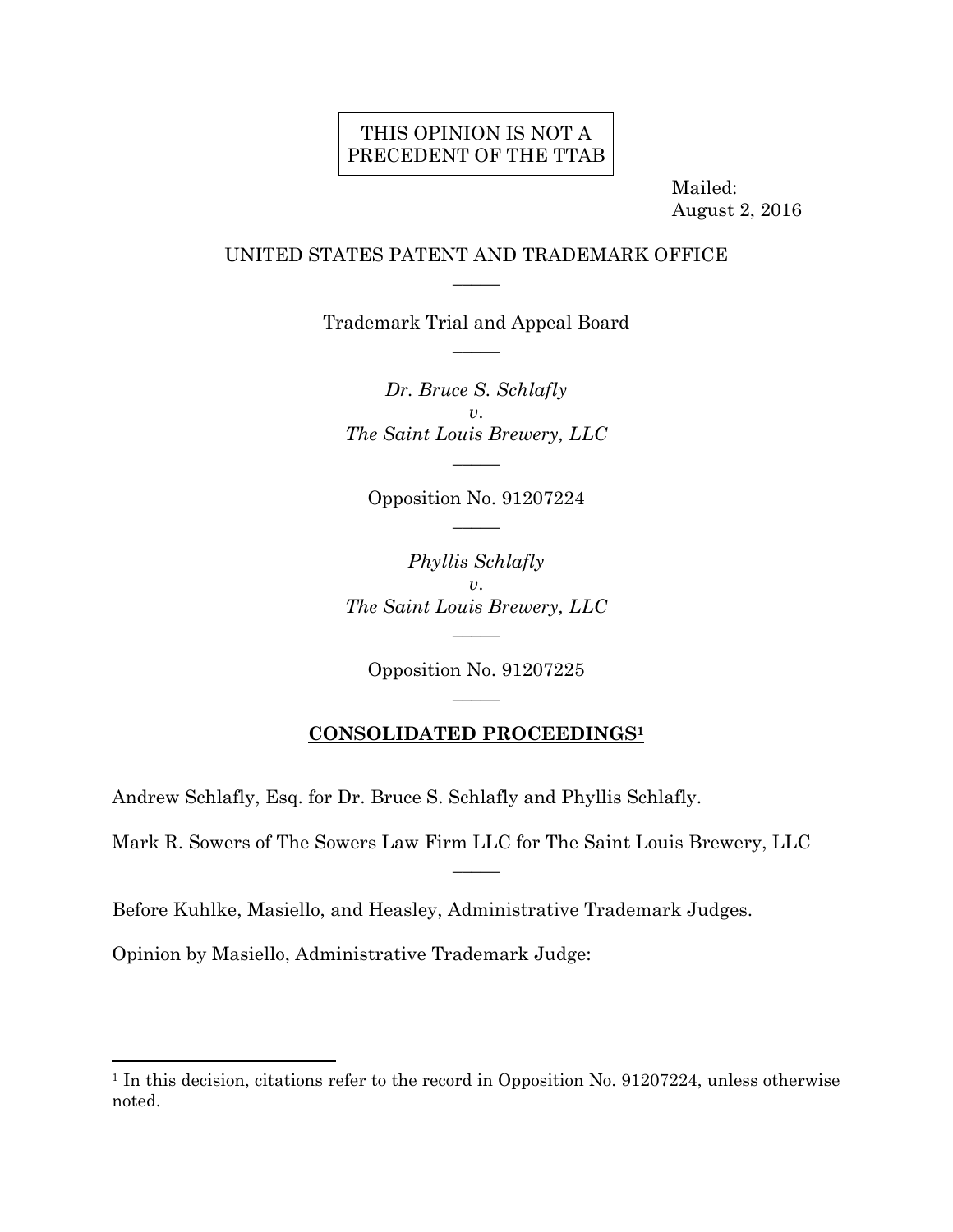The Saint Louis Brewery, LLC ("Applicant") filed an application to register the mark SCHLAFLY in standard character form for the following goods:

> Beer, ale and lager; Beer, ale and porter; Beer, ale, lager, stout and porter; Beers; Black beer; Brewed malt-based alcoholic beverage in the nature of a beer; Coffee-flavored beer, in International Class 32.2

 In the application, as originally filed, Applicant requested registration under Trademark Act Section 2(f), 15 U.S.C. § 1052(f), and entered the following verified statement: "The mark has become distinctive of the goods/services through the applicant's substantially exclusive and continuous use in commerce that the U.S. Congress may lawfully regulate for at least the five years immediately before the date of this statement." Applicant also claimed ownership of the following two registrations:

| Reg. No. | <b>Mark</b> | <b>Goods/Services</b>                          |
|----------|-------------|------------------------------------------------|
| 1769049  |             | Beer; namely, lager, ale, stout<br>and porter. |
|          |             | Restaurant and pub operations.                 |
|          |             | Registered May 4, 1993.                        |

<sup>&</sup>lt;sup>2</sup> Application Serial No. 85482562, filed on November 29, 2011 under Trademark Act  $\S$  1(a), 15 U.S.C. § 1051(a), stating a date of first use and first use in commerce of January 15, 1998.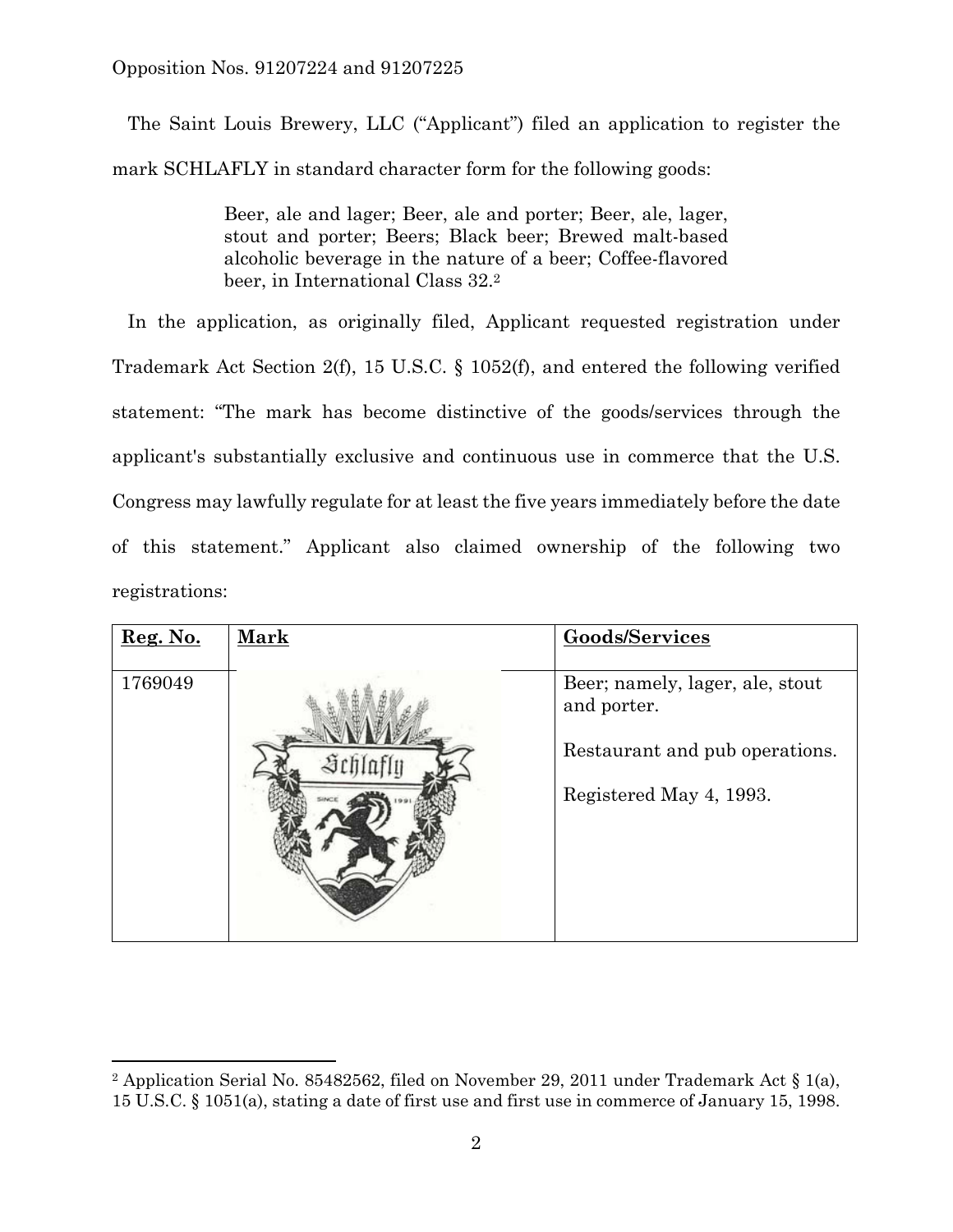

 Dr. Bruce S. Schlafly and Phyllis Schlafly (together, "Opposers") filed separate notices of opposition to registration of the mark, both on the ground that it is primarily merely a surname under Section 2(e)(4) of the Trademark Act, 15 U.S.C. § 1052(e)(4), and has not acquired distinctiveness under Section 2(f). By an order of September 25, 2013, the Board, *sua sponte*, consolidated the two proceedings and allowed them to be presented on the same record and briefs.3

 In each case, Applicant denied the salient allegations, but admitted that it does not geographically limit its use of the mark "and does not disclaim rights concerning other goods and services."4 Defendant asserted the affirmative defenses of failure to state a claim; laches, acquiescence, and estoppel; and the defense that the issuance of the requested registration "would cause no added injury to [Opposers]" because of the existence of Applicant's two previously issued registrations. Applicant did not pursue the defense of failure to state a claim, and that defense has accordingly been waived. The case has been fully briefed.

<sup>&</sup>lt;sup>3</sup> Even though the two proceedings have been consolidated, each proceeding maintains its own character and we decide each one on its own merits. TBMP § 511 (2016).

<sup>4</sup> Answer ¶ 15, 14 TTABVUE 3.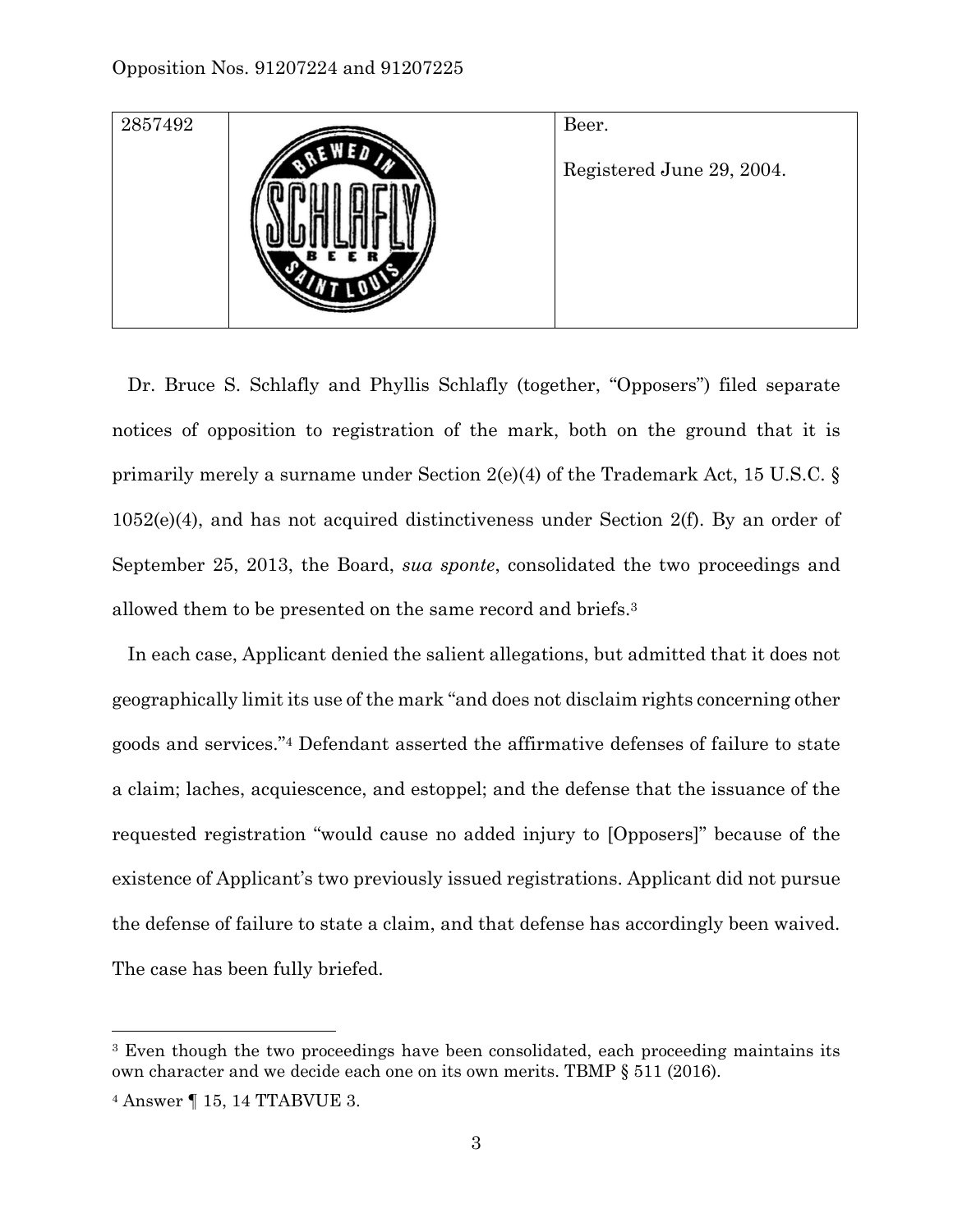# **I. The record.**

The record includes the pleadings and, by operation of Trademark Rule 2.122, 37

C.F.R. § 2.122, the application file for the opposed mark. The record also includes the

following testimony and evidence:

# **A. Opposer's evidence.**

- 1. Testimony deposition of Dr. Bruce S. Schlafly, dated January 28, 2015. 36 TTABVUE (cited herein as "B. Schlafly").
- 2. Opposers' notice of reliance on organizational documents of Applicant. 37 TTABVUE.
- 3. Opposers' rebuttal notice of reliance on printed publications. 46 TTABVUE.

# **B. Applicant's evidence.**

- 1. Testimony deposition of Thomas F. Schlafly, Applicant's cofounder and cochairman, dated September 14, 2015, and exhibits thereto. 48 TTABVUE 2- 107 ("T. Schlafly").
- 2. Testimony deposition of Daniel Kopman, Applicant's cofounder and cochairman, dated September 14, 2015, and exhibits thereto. 48 TTABVUE 108- 347 (confidential pages and exhibit at 49 TTABVUE) ("Kopman").
- 3. Applicant's notice of reliance on press notices and excerpts from the discovery deposition of Dr. Bruce S. Schlafly. 45 TTABVUE.

# **II. Opposers' evidentiary objections.**

Opposers object, in a very general and imprecise way, to "the admissibility of

Applicant's evidence relating to secondary meaning on the grounds that it is hearsay

…"5 Opposers' objection is too sweeping. It is true that third-party statements that

may be relevant to the question of secondary meaning (such as the text of press

1

<sup>5</sup> Opposer's brief at 6, 51 TTABVUE 7.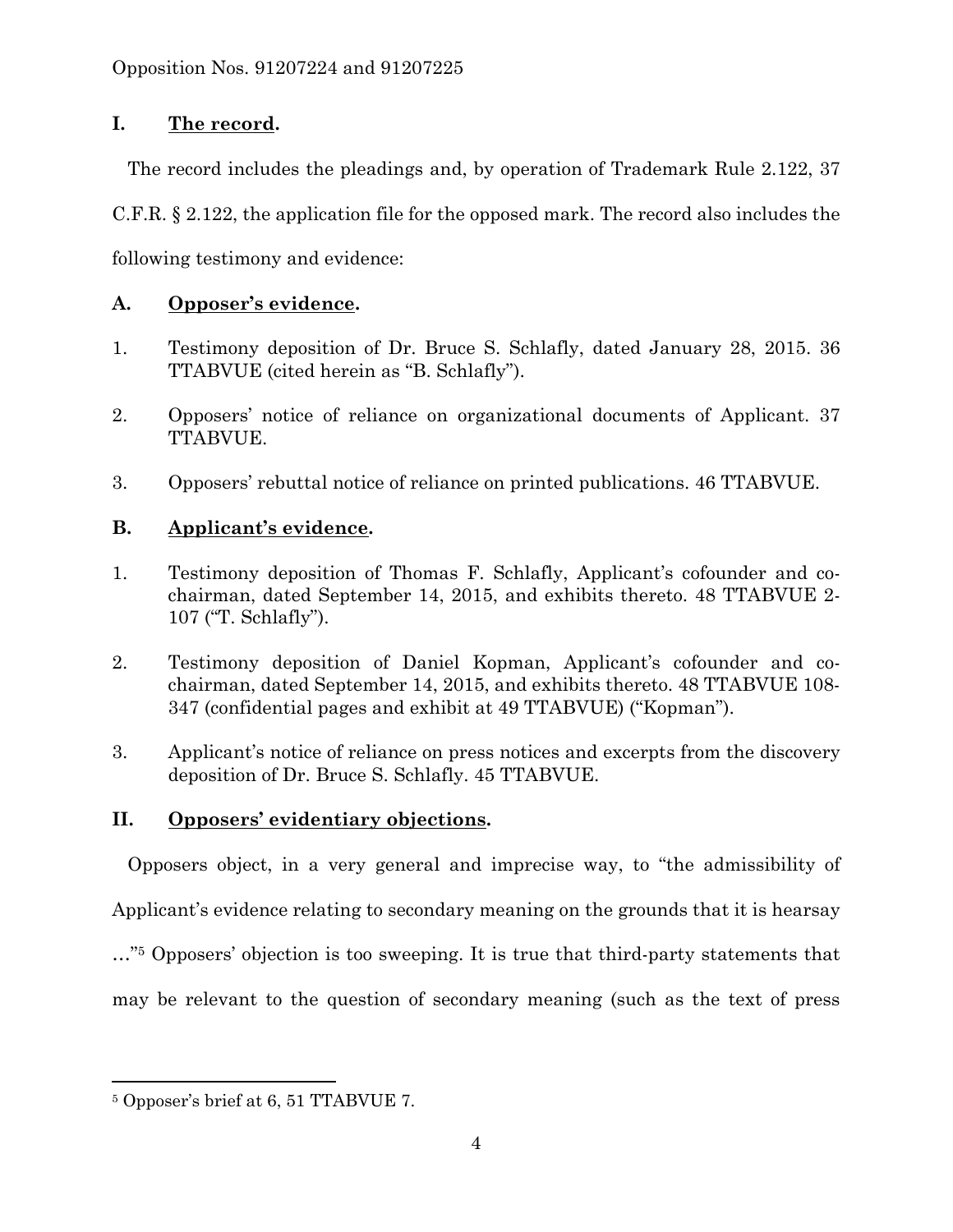notices relating to Applicant) almost always include assertions that, under the hearsay rule, should not be taken for the truth of the matter asserted. However, the fact that Applicant's business has been noticed in the press can be discerned on the face of such evidence, without regard to whether the assertions are true or false, and such evidence is clearly relevant to the question of secondary meaning. The Board is capable of reading such evidence for what it shows on its face, without taking hearsay statements to be true.

### **III. Applicant's evidentiary objections.**

 Applicant has filed a statement of objections (56 TTABVUE) in which it objects to the Opposers' second notice of reliance (46 TTABVUE) on the following grounds:

 First, Applicant contends that the evidence constitutes improper rebuttal because it is submitted in order to prove "Opposers' case-in-chief, namely, that Applicant's SCHLAFLY trademark is primarily merely a surname" and not "for the purpose of denying, explaining or discrediting Applicant's case…"6 Applicant, during its testimony period, submitted evidence intended to demonstrate the rareness of the surname SCHLAFLY. *See* Exhibits W and X of Applicant's notice of reliance.7 Much of the evidence in Opposers' second notice of reliance is intended to show that the name SCHLAFLY has been exposed to widespread publicity; this is a type of evidence that is relevant to counterbalance evidence of rareness, *see In re Gregory*, 70 USPQ2d

<sup>6 56</sup> TTABVUE 3.

<sup>7 45</sup> TTABVUE 104-119.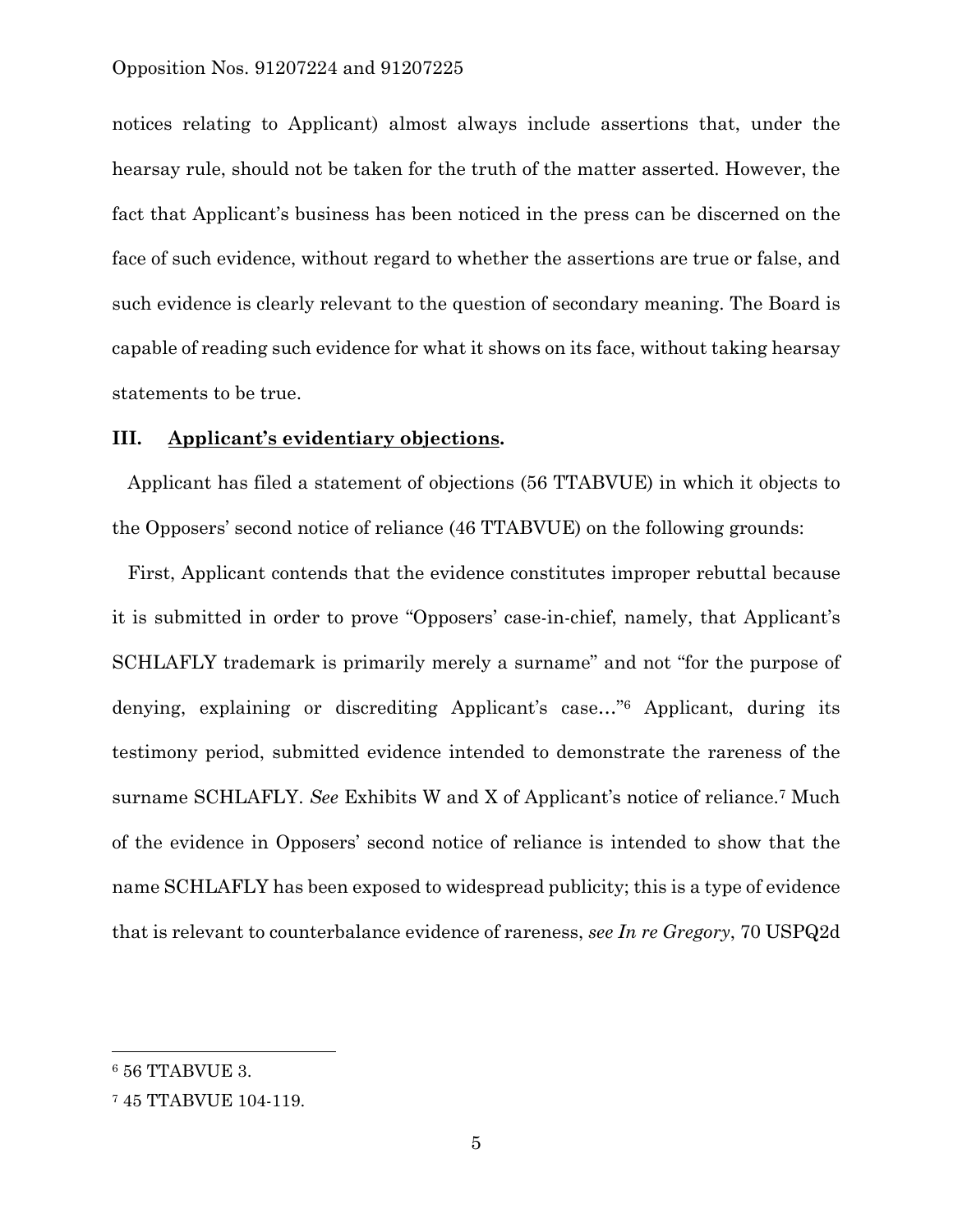1792 (TTAB 2004),8 and may be relevant to the ability of Applicant's mark to acquire distinctiveness. Accordingly, it is not improper to submit the evidence in Exhibits A through O, Q, R, and T through V in rebuttal for this purpose. Opposers' Exhibits W and X are relevant to rebut Applicant's showing of acquired distinctiveness, and are not improper rebuttal for this purpose.

 Exhibits P, S, and Z to Opposers' second notice of reliance go to the issue of Opposers' standing, which should properly have been established during their casein-chief. However, during Applicant's testimony period Applicant adduced evidence suggesting that Opposer Bruce Schlafly could not demonstrate any reasonable belief that he would be damaged by registration of Applicant's mark. *See* Applicant's notice of reliance, Exhibit T, excerpt of discovery deposition of Bruce Schlafly.9 Exhibit P of Opposers' second notice of reliance is not improper when offered as rebuttal of this showing, inasmuch as it attempts to rehabilitate the witness's testimony. On the other hand, we find Exhibits S and Z to be improper rebuttal because they merely attempt to buttress aspects of Opposers' showing of standing that had never been controverted by Applicant.

 Applicant has objected to Opposers' second notice of reliance on grounds of relevance. We agree that Exhibit Y lacks relevance to matters at issue in this proceeding.

<sup>8 &</sup>quot;[Rogan] may be rare when viewed in terms of frequency of use as a surname in the general population, but not at all rare when viewed as a name repeated in the media and in terms of public perception." 70 USPQ2d 1795.

<sup>9 45</sup> TTABVUE 87-92.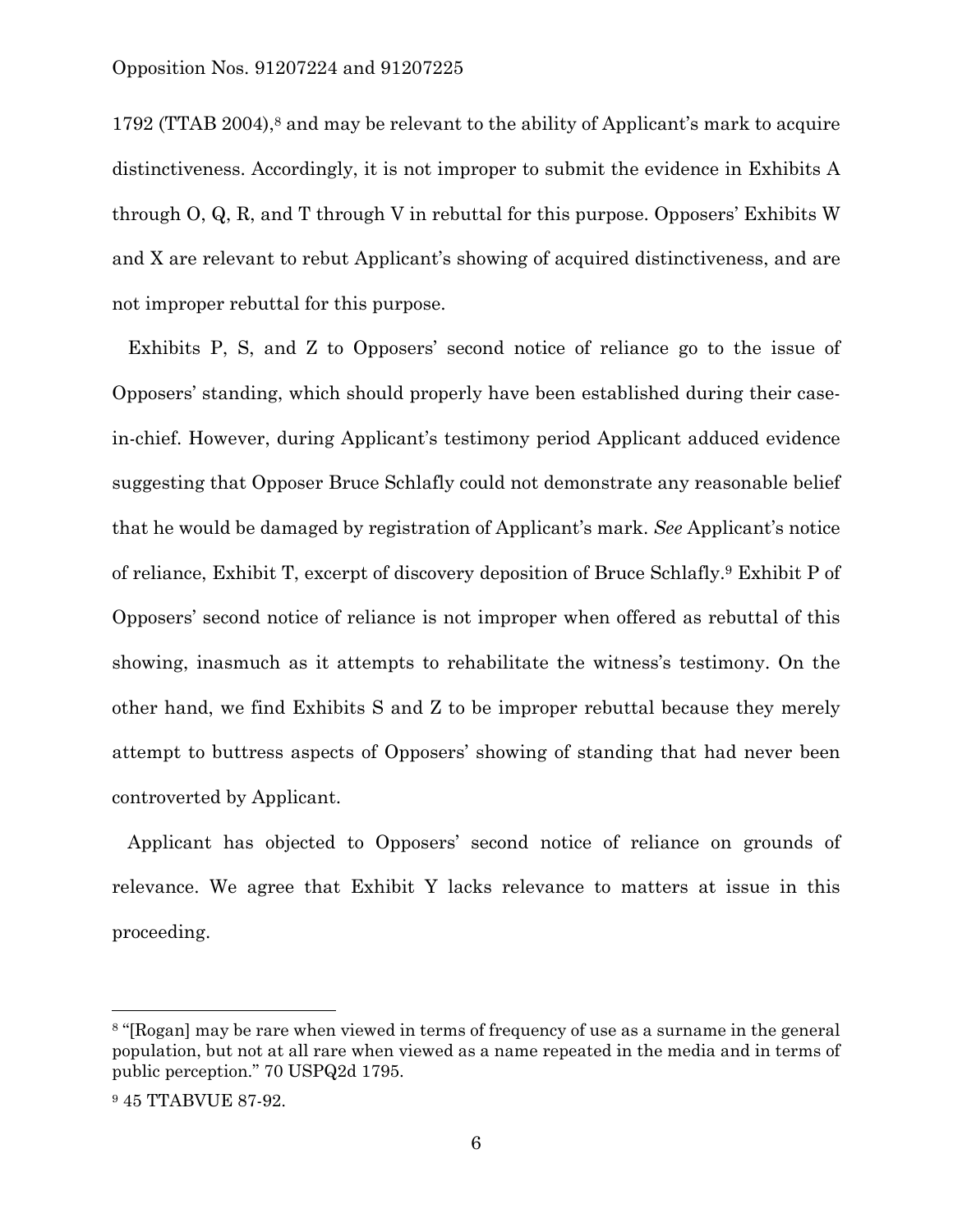With respect to Applicant's objection to the evidence on grounds that it is hearsay, speculative, lacking foundation, and immaterial, we respond, as we did to Opposers, that we do not read this kind of evidence for the truth of the matter asserted in it but consider it for what it shows on its face.

 Accordingly, we have considered Opposers' second notice of reliance with the exception of Exhibits S, Y and Z.

#### **IV. Standing.**

 As a threshold matter, each of Opposers must prove his or her standing in order to be heard on the claims they have brought. *See, e.g., Lipton Indus., Inc. v. Ralston Purina Co*., 670 F.2d 1024, 213 USPQ 185, 187 (CCPA 1982). To do so, Opposers must, respectively, prove that they have a "real interest" in the proceedings and a "reasonable" basis for their belief of damage. *See Ritchie v. Simpson*, 170 F.3d 1092, 50 USPQ2d 1023, 1025 (Fed. Cir. 1999); *see also Jewelers Vigilance Committee Inc. v. Ullenberg Corp*., 823 F.2d 490, 2 USPQ2d 2021 (Fed. Cir. 1987). To prove a "real interest" in this case, each Opposer must show that he or she has a "direct and personal stake" in the outcome and is more than a "mere intermeddler." *See Ritchie v. Simpson*, 50 USPQ2d at 1026. Applicant argues vigorously that Opposers have failed to prove their standing.10 Indeed, the evidence of standing is very scarce in this record.

 Opposer Bruce Schlafly has established his standing by testifying that his surname is Schlafly, that he uses this name in his medical practice, and that, with respect to

<sup>10</sup> Applicant's brief at 14-16, 55 TTABVUE 22-23.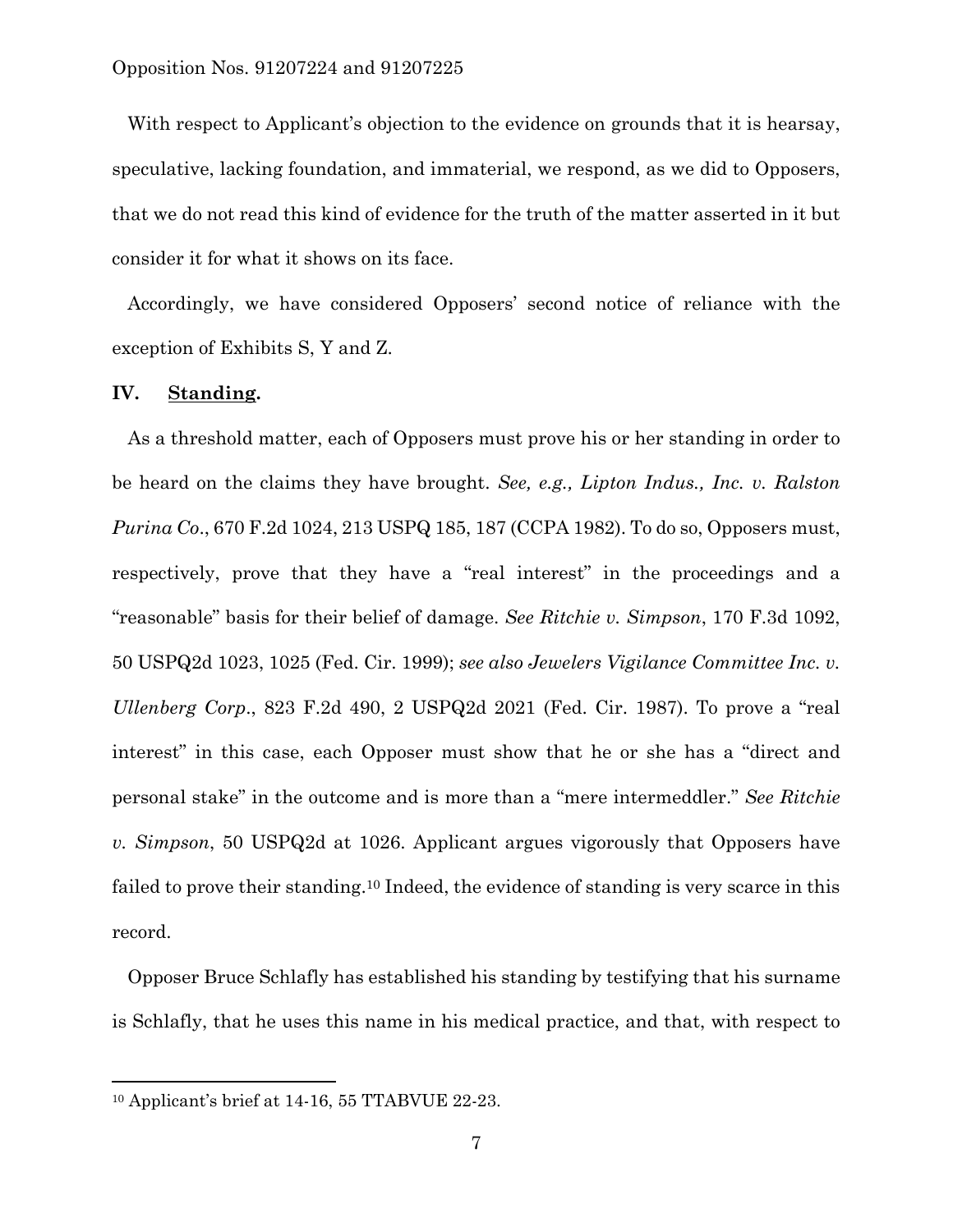his medical practice, alcoholic beverages have "[a] negative connotation due to complications with it," such as "drunk driving [and] intoxication leading to injuries."11 We find this testimony sufficient to establish a reasonable belief of damage.

 The proof of Opposer Phyllis Schlafly's standing is less robust. She pleaded that she has used the name Schlafly in the issuance of newsletters, radio commentaries, and books; that the consumption of alcohol is considered immoral by many of her subscribers; and that Applicant's registration of the mark could be harmful to her conservative activities.12 None of this was proven.13 However, on cross-examination Applicant's principal stated that he had been asked if Phyllis Schlafly had any involvement in his business.14 Inasmuch as Phyllis Schlafly could reasonably wish to avoid any perceived association with Applicant's business, we find this testimony sufficient to support her reasonable belief of damage.

 Standing and the merits of a claim are "distinct inquiries," and "[o]nce standing is established, the opposer is entitled to rely on any of the grounds set forth in … the Lanham Act which negate applicant's right to its subject registration." *Jewelers Vigilance Committee,* 2 USPQ2d at 2023-4.

<sup>11</sup> B. Schlafly 15:8-14, 36 TTABVUE 16.

<sup>12</sup> Notice of opposition, ¶¶ 13-15, 19-20, 1 TTABVUE 5-6 in Opposition No. 91207225.

<sup>13</sup> *Ritchie v. Simpson*, 50 USPQ2d at 1027-8, suggests that merely bearing the surname SCHLAFLY might suffice to demonstrate a reasonable belief of damage:

For standing purposes, the reasonableness of an opposer's basis for his belief of damage may be shown in several ways. For instance, if an opposer alleges that he possesses a trait or characteristic that is clearly and directly implicated by the proposed trademark, the requisite level of "reasonableness" may be shown.

<sup>14</sup> T. Schlafly 54:15-21, 48 TTABVUE 55.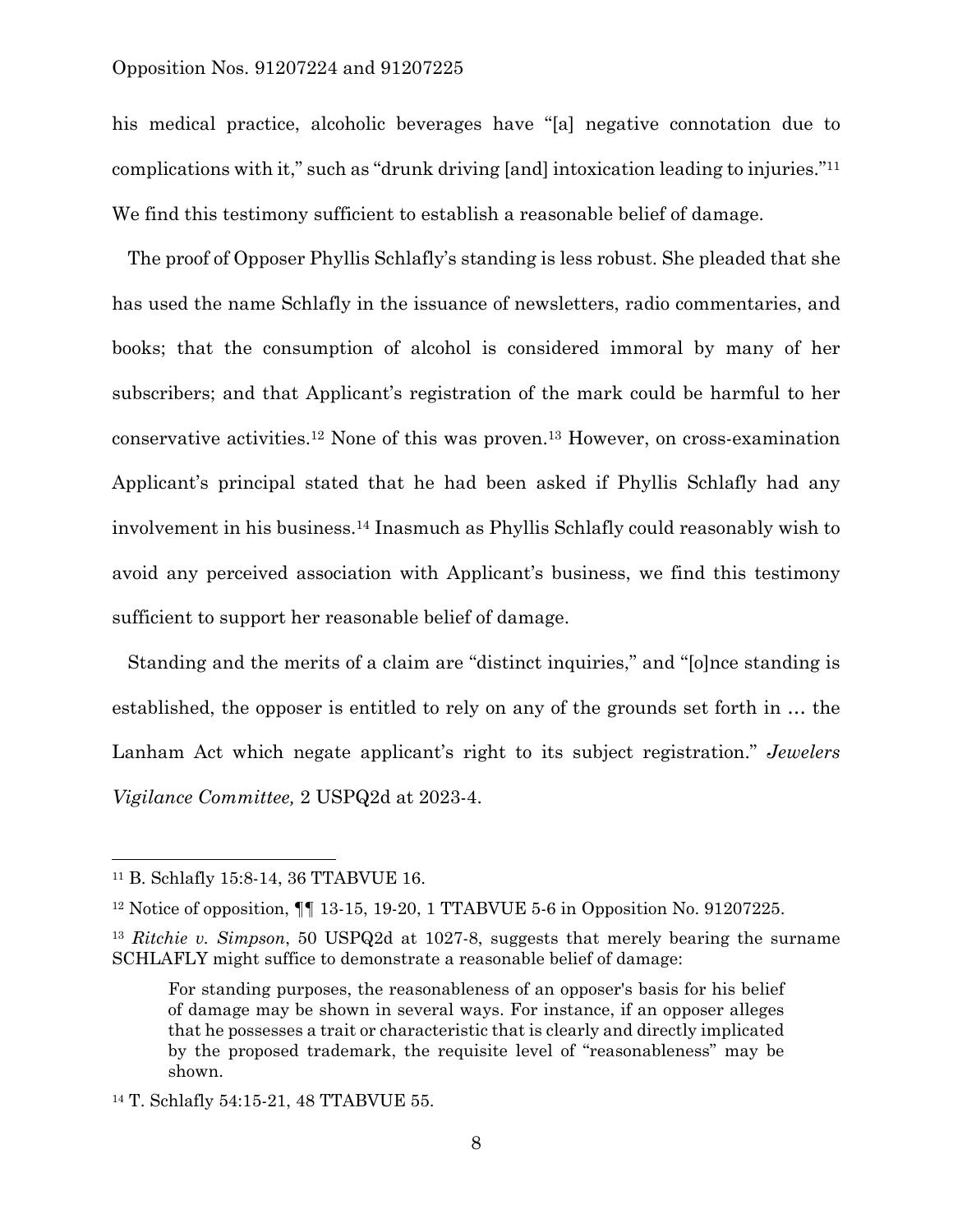#### **V. Opposers' claim.**

 We now address Opposers' claim that Applicant's mark is primarily merely a surname and is unregistrable because it has not acquired distinctiveness. We need not address whether Applicant's mark actually *is* primarily merely a surname because, even if it is, the Trademark Act explicitly provides that such a mark may be registered if it has acquired distinctiveness. Section 2(f), 15 U.S.C. § 1052(f) ("Except as expressly excluded in subsections (a), (b), (c), (d), (e)(3), and (e)(5) of this section, nothing herein shall prevent the registration of a mark used by the applicant which has become distinctive of the applicant's goods in commerce."). We determine whether Applicant's mark has acquired distinctiveness based on the entire record, keeping in mind that Applicant has the "ultimate burden of persuasion" as to acquired distinctiveness, which it must meet by a preponderance of the evidence. *See Yamaha International Corp. v. Hoshino Gakki Co. Ltd.*, 840 F.2d 1572, 6 USPQ2d 1001 (Fed. Cir. 1988).

 Acquired distinctiveness is generally understood to mean "a mental association in buyers' minds between the alleged mark and a single source of the product." 2 MCCARTHY ON TRADEMARKS AND UNFAIR COMPETITION § 15:5 (4<sup>th</sup> ed. June 2016) update). "It is only necessary that a 'substantial part' of the buying class make such an association." *Id*. §15:45. The Trademark Act is silent as to the quantum of evidence that is necessary to establish acquired distinctiveness, except for the provision of Section 2(f) that states, "The Director *may* accept as prima facie evidence that the mark has become distinctive, as used on or in connection with the applicant's goods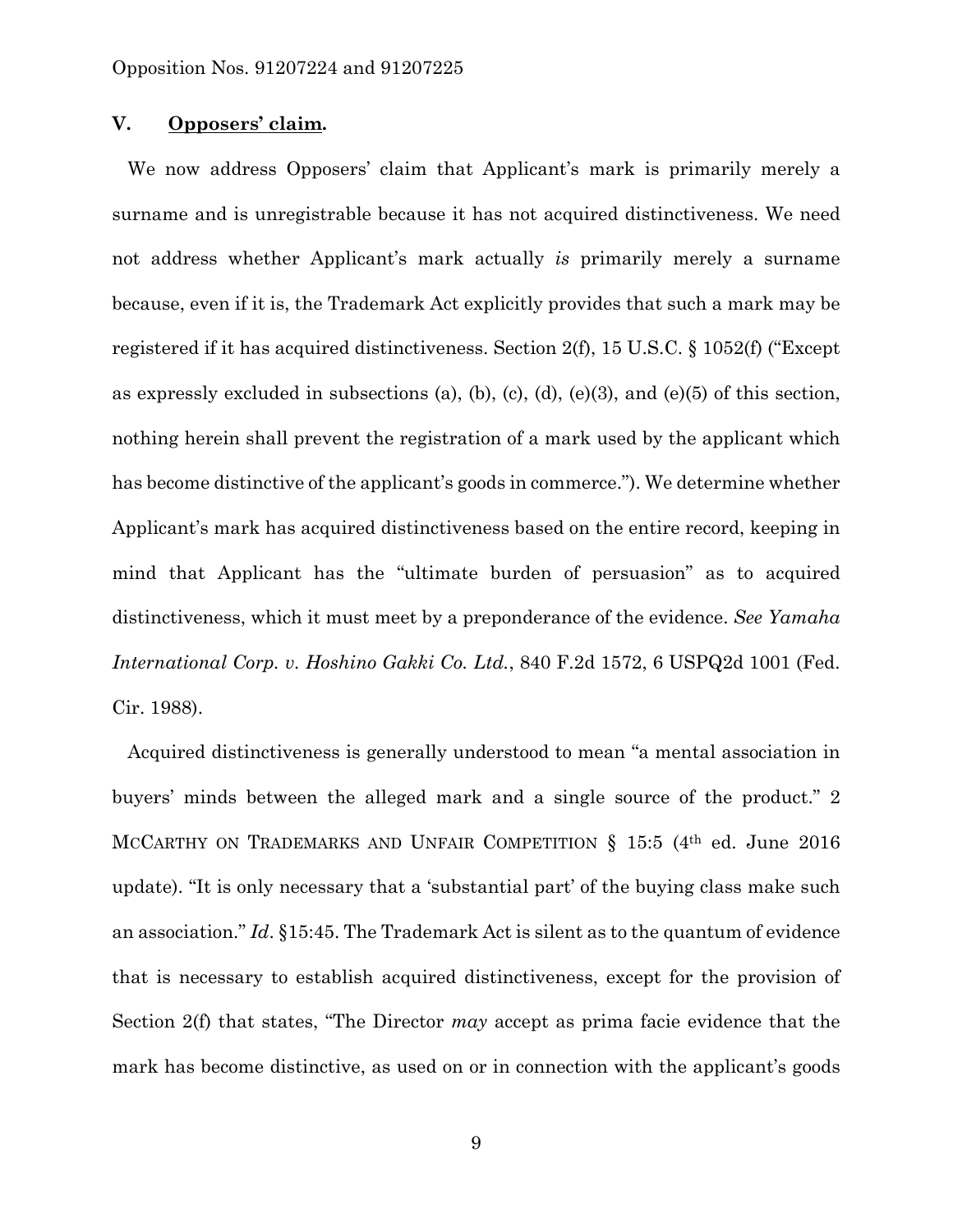in commerce, proof of substantially exclusive and continuous use thereof as a mark by the applicant in commerce for the five years before the date on which the claim of distinctiveness is made." 15 U.S.C. § 1052(f) (emphasis added). Applicant, when it first filed its application, submitted a verified statement to this effect. In response to Opposers' challenge, Applicant has made of record a substantial amount of evidence regarding its business operations under the mark SCHLAFLY.

 Applicant's witnesses testified that Applicant first began to market beer and operate a brewpub under marks that included the term SCHLAFLY in 1991 and has done so continuously ever since.15 Initially, due to strictures of state law, Applicant was allowed to sell its beer only through its own restaurant.16 Applicant first sold beer in marked bottles in 1996 (the beer having been bottled, under contract, by a third party) and opened its own bottling plant in 2003.17 Applicant subsequently contracted with a canning plant in Wisconsin to put its beer in cans and arranged for additional bottling of its beer by contractors in Coralville, Iowa and Nashville, Tennessee.18 Applicant's witness testified that it now sells beer, through approximately 30 wholesalers, in Missouri, Iowa, Kansas, Arkansas, Mississippi, Tennessee, Kentucky, Illinois, Indiana, Ohio, Virginia, Maryland, Delaware, New Jersey, New York, and the District of Columbia.19 In these 16 markets, wholesalers

1

<sup>15</sup> T. Schlafly 7:20-25; 8:3; 9:2; Kopman 10:9-15, 48 TTABVUE 8-10, 117.

<sup>16</sup> T. Schlafly 9:12-10:3, 48 TTABVUE 10-11.

<sup>17</sup> T. Schlafly 14:14-15:3; 20:3-4, 48 TTABVUE 15-16, 21.

<sup>18</sup> *Id*. at 20-3-4, 48 TTABVUE 21.

<sup>19</sup> T. Schlafly 26:9-11, 14-18, 21-24; Kopman 22:13-20, 23:12, 48 TTABVUE 27, 129, 130.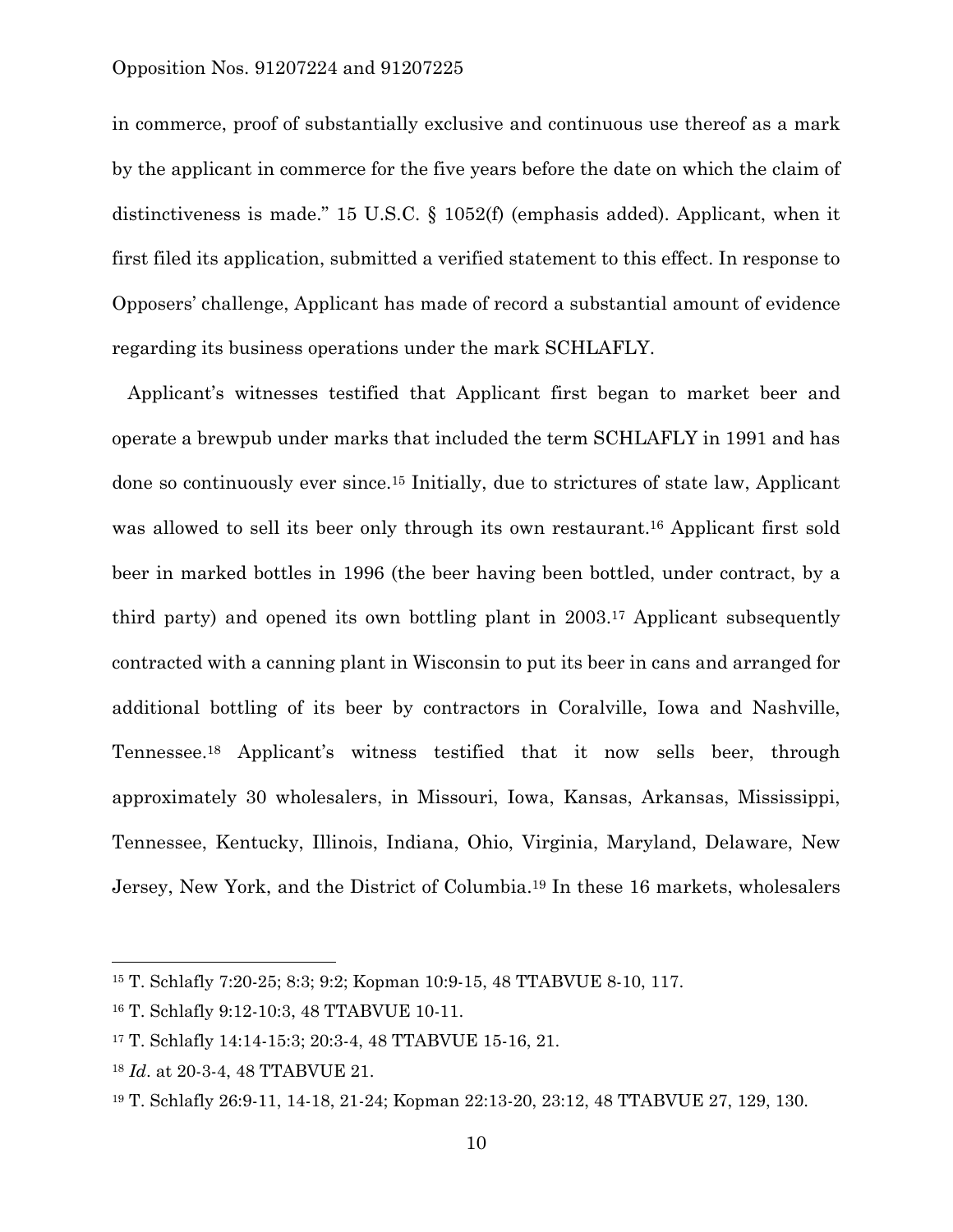place the beer in bars and restaurants for on-premises consumption (including chains such as Buffalo Wild Wings, Applebee's and Chili's) and in retail stores including Wal-Mart, Sam's Club, Costco, Whole Foods, Trader Joe's, Target, Wegman's, CVS, Walgreens, Kroger, and local stores.<sup>20</sup> Applicant's beer is also sold at sporting events in Busch Stadium, Scottrade Center, St. Louis U. Stadium, and Edwards Jones Dome, all in St. Louis; and in the Yum! Center in Louisville, Kentucky.<sup>21</sup> Applicant currently operates two brew pubs itself, and licenses the operation of two more by others.22

 Applicant's witnesses stated that in a given year Applicant can produce over 60 different styles of beer, although it would package only about 30 of those in bottles and cans.23 Examples of such types of beer discussed in the record include pale ale, summer lager, pumpkin ale, American IPA, raspberry Hefeweizen, coffee stout, oatmeal stout, Kölsch, and barrel aged imperial stout. With respect to the marking of such types of beer, Applicant's witness stated, "It was always branded with the Schlafly brand name, and in probably 99 percent of the cases that was followed by the generic style of the beer."24

 Applicant's witness testified as to the quantities of Applicant's product sold through distributors in the form of kegs, bottles, and cans in each year from 2009 through

<sup>20</sup> T. Schlafly 27:6-8; 42:13-19; Kopman 53:12-25, 48 TTABVUE 28, 43, 160.

<sup>21</sup> T. Schlafly 45:7-14; Kopman 54:23-55:5, 48 TTABVUE 46, 161-2.

<sup>22</sup> Kopman 102:19-20, 48 TTABVUE 209.

<sup>23</sup> T. Schlafly 16:11; Kopman 16:4-5, 48 TTABVUE 17, 123.

<sup>24</sup> T. Schlafly 18:9-11, 48 TTABVUE 19.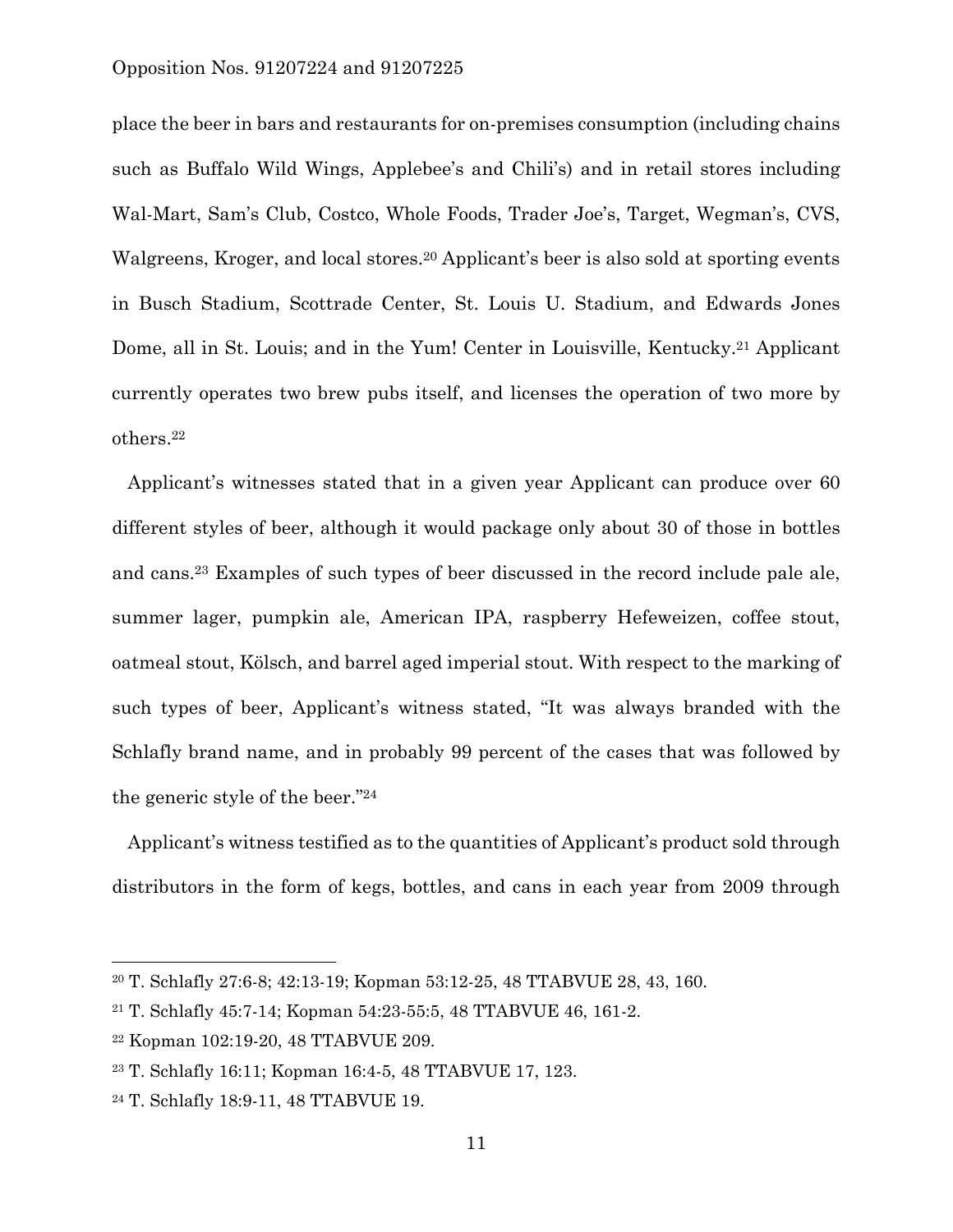2014.25 (The figures discussed would not include sales made directly by Applicant from its own restaurants and bottling locations.) According to Applicant's witness, in each of 2013 and 2014 Applicant sold the equivalent of more than 12 million 12-oz. servings of beer in bottles or cans, and over 5 million 12-oz. servings in draft form. The witness estimated that the sales for 2009-2014 represented about 75 million consumer impressions.26 Applicant also submitted a detailed report of the sales of its beer by wholesalers, indicating that between January and September, 2015, wholes alers placed the product with 10,937 individual accounts.<sup>27</sup>

 Applicant has made of record examples of the display of its SCHLAFLY marks on bottles, cans, six-packs, boxes, tap handles, delivery trucks and in-store displays.28 Applicant submitted examples of its print advertisements<sup>29</sup> and billboard advertisements.30 A report of a three-year campaign of radio, outdoor, and print advertising in 2012-2014 indicates impressions in the many millions.31 Company representatives attend at least 500 promotional events per year<sup>32</sup> and the company annually distributes "over a million" items of collateral, such as key chains, coasters,

<sup>25</sup> Kopman 34-41 and Ex. 15, 48 TTABVUE 141-148, 252.

<sup>26</sup> *Id*. at 40:18, 48 TTABVUE 147.

<sup>27</sup> *Id*. at 48-49 and Ex. 18, 48 TTABVUE 155-6, 260-282.

<sup>28</sup> *Id*., Exs. 7-14, 28, and 30, 48 TTABVUE 244-251, 292, 294.

<sup>29</sup> *Id*., Exs. 20-24, 48 TTABVUE 284-288.

<sup>30</sup> *Id*., Exs. 32-34, 48 TTABVUE 296-298.

<sup>31</sup> *Id*., Ex. 35, 48 TTABVUE 299.

<sup>32</sup> *Id*. at 66:12, 48 TTABVUE 173.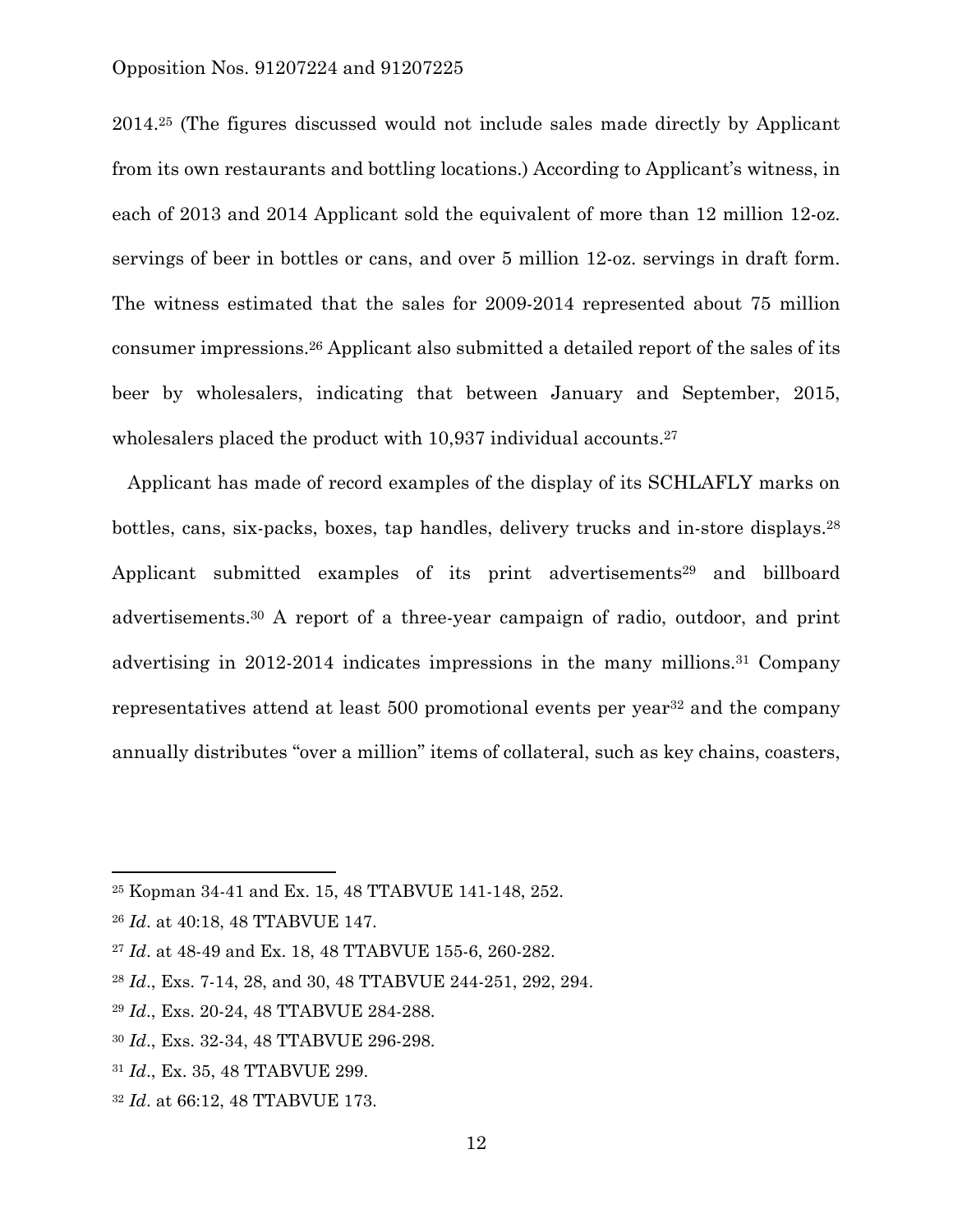and stickers.33 A company memo detailing purchases in 2013 of collateral for distribution to consumers and retailers shows over a million coasters, half a million plastic cups, hundreds of neon signs, store racks and coolers, and thousands each of logo glassware, case cards for grocery stores, can koozies, tap handles, tap handle pucks, keychains, and stickers.34

 Applicant's witness testified as to Applicant's annual revenues and annual advertising expenditures with respect its beer for the years 1999 through mid-2015.35 The revenues show steady annual increases and as between 1999 and 2014 almost a ten-fold increase. The revenues and advertising expenditures are substantial for a small-to-medium enterprise.

 At the 2010 World Beer Cup competition, Applicant's Schlafly Kölsch Ale was awarded a gold medal in the category of "German-Style Kölsch/Köln-Style Kölsch."36 In 2007, in the United States Beer Tasting Championship, Applicant's Schlafly Reserve Barrel Aged Imperial Stout was named Best of the Midwest in the Imperial Stout Category.37 Applicant has also won state fair awards.38 In 2011 and 2012, Applicant was listed by The Brewers Association among the "Top 50 Breweries" based

<sup>33</sup> *Id*. at 67:15, 48 TTABVUE 174.

<sup>34</sup> *Id*., Ex. 31, 48 TTABVUE 295. As the evidence and testimony show, the tap handles are marked SCHLAFLY, and the tap handle "pucks" are marked with the descriptive name of the type of beer, such as Kölsch or IPA. *See id*., Ex. 30, 48 TTABVUE 294.

<sup>35</sup> *Id*. at 57, 60, and Ex. 19 (confidential filing at 49 TTABVUE).

<sup>36</sup> T. Schlafly 28:25-29:2 and Ex. 3; Kopman Dep. 100-101, 48 TTABVUE 29-30, 98-99, 207-8.

<sup>37</sup> Kopman 100 and Ex. 50, 48 TTABVUE 207, 339.

<sup>38</sup> *Id*. at 101:18-21, 48 TTABVUE 208.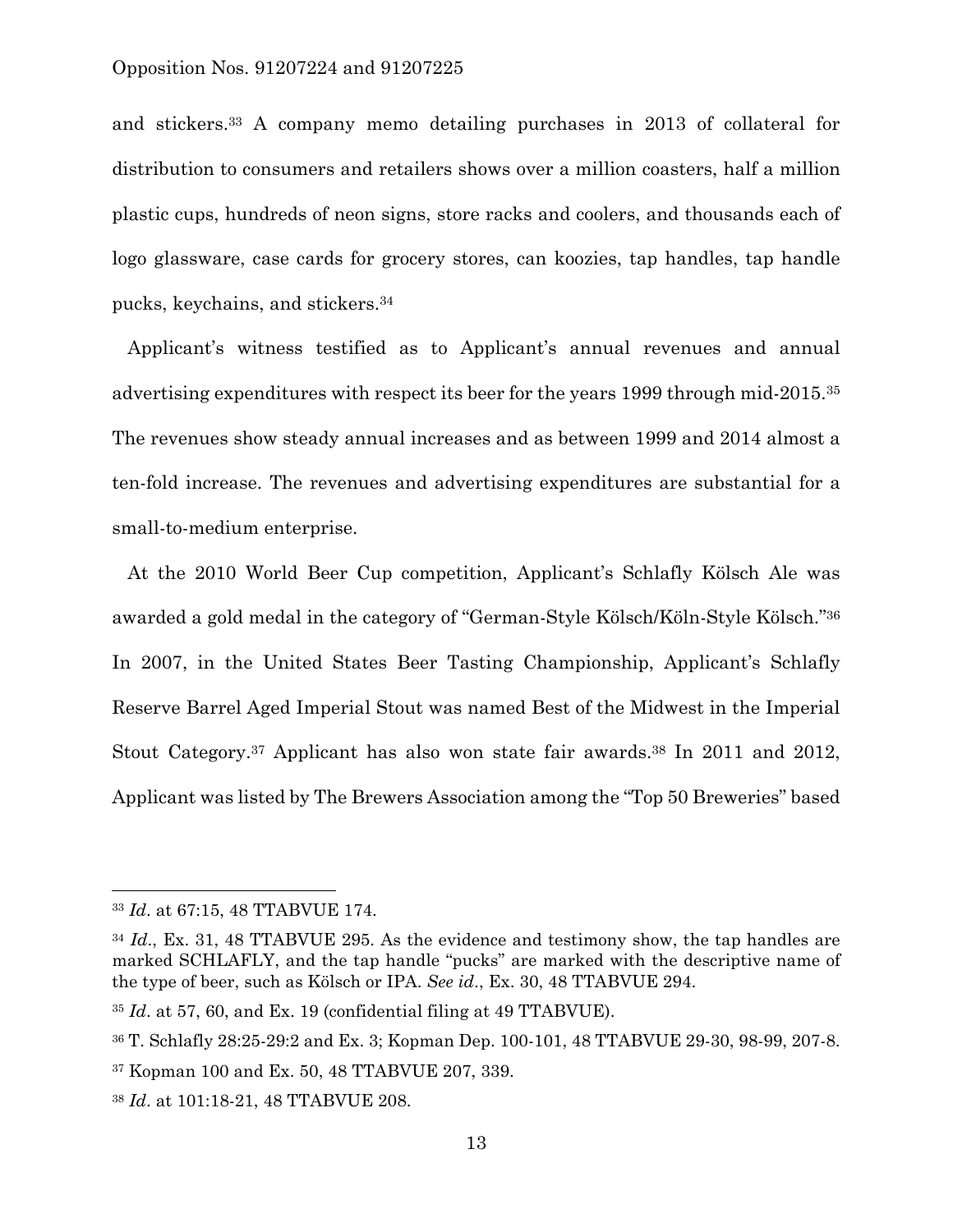on beer sales volume.39 At the time of trial, Applicant's witness estimated that Applicant's ranking among American-owned breweries, by volume, was "about 65 out of 4,000."40

 Applicant's witness testified that, although Applicant's actual name is The Saint Louis Brewery, LLC, its sales people in the field identify themselves as being from "Schlafly Beer."41 "So even when we get checks from wholesalers, just Schlafly Beer.

Even if you tell them to write the check, they'll still write Schlafly Beer."42 This

observation is confirmed by third-party references to Applicant in the record:

Few though, have provided as much national exposure as the Siemens commercial about The St. Louis Brewery (Schlafly Beer).43

Schlafly's remarkable ability to increase production by 50 percent in less than two years was a story that we simply had to tell…44'

"If you think it's too early for Pumpkin Ale, don't go get some," Schlafly Beer in St. Louis posted on its website in August.45

Schlafly Beer … Schlafly's special release Irish-Style Extra Stout. … the group of 15-20 visitors that congregates each morning meets with three of Schlafly's brewers for 90

<sup>39</sup> *Id*. Exs. 16 and 17, 48 TTABVUE 253-259.

<sup>40</sup> T. Schlafly 73:1, 48 TTABVUE 74.

<sup>41</sup> Kopman 21:14-15, 21-25; 14:1, 48 TTABVUE 128, 121.

<sup>42</sup> *Id*. 14:6-9, 48 TTABVUE 121.

<sup>43 &</sup>quot;Schlafly Beer Featured in National Seimens' *[sic]* Ad," <craftbeer.com>, Kopman Ex. 46, 48 TTABVUE 334.

<sup>&</sup>lt;sup>44</sup> "National Ad to Feature Schlafly Bottleworks," <br/>brewbound.com>, Kopman Ex. 47, 48 TTABVUE 335.

<sup>45</sup> Applicant's notice of reliance, Ex. C, 45 TTABVUE 22-25.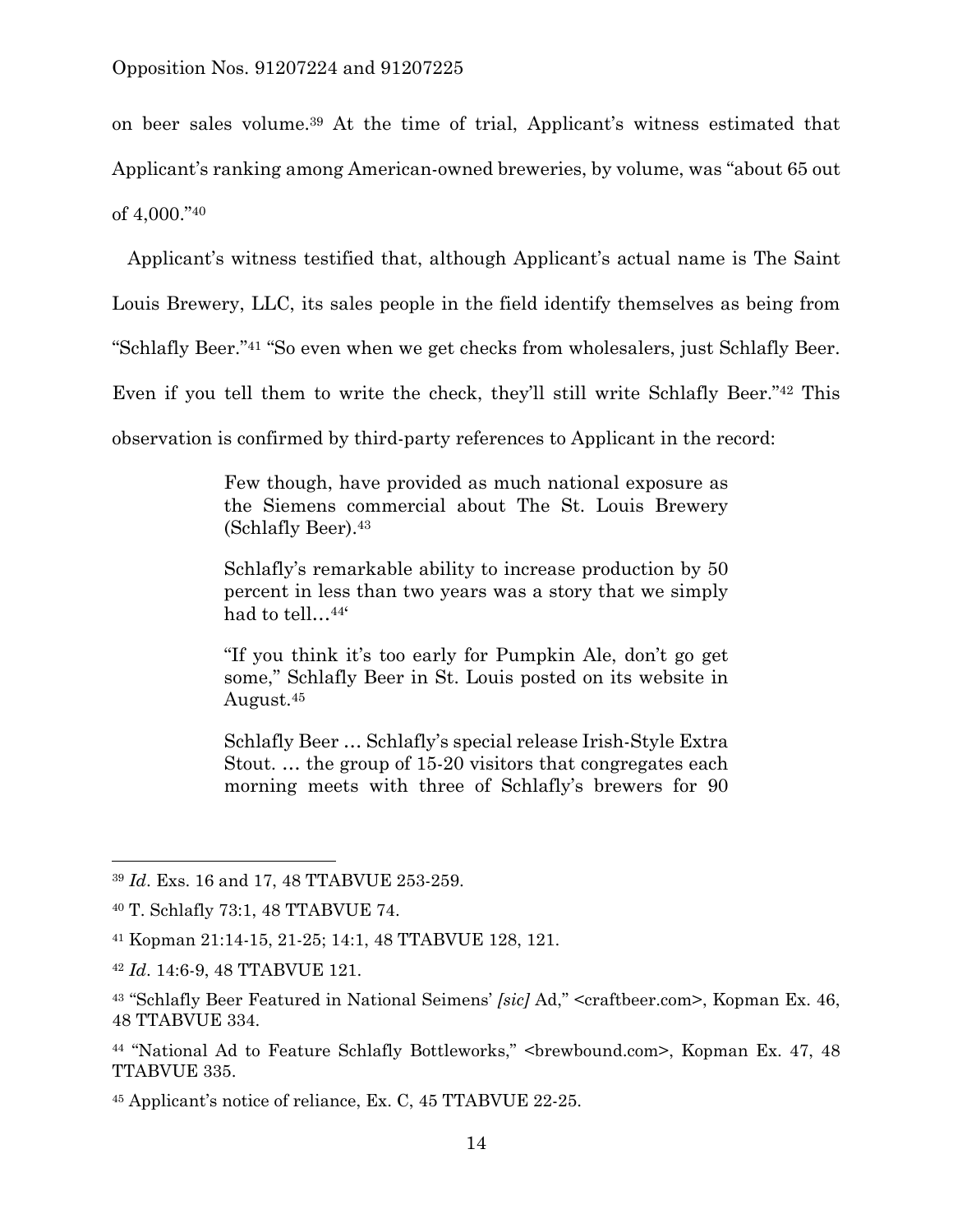minutes of education … Schlafly plans to up the ante in  $2015...$ <sup>46</sup>

Schlafly Brewing's Tasmanian IPA Review … If Schlafly can get a year-round source of hops, this beer deserves year-round availability.47

… Schlafly's seasonal offering is by far the sweetest on the list.48

Schlafly barrel sales jump 18% … Privately held Schlafly produces beer at Schlafly Bottleworks … 49

*See also* Kopman Ex. 6, in which Dan Kopman is listed as being with "Schlafly

Beer/The Saint Louis Brewery."50

The record also includes numerous press notices showing that Applicant's beer has

been discussed in a wide variety of publications, including USA Today, The

Washington Post, The Wall Street Journal, Playboy, Mens Journal, The Atlantic,

Esquire.com, Time.com, Nypost.com, and Bloomberg.com.51 Examples of the manner

in which Applicant's product is identified follow:

Schlafly is no schnauzer when it comes to full-bodied beers … You can buy Schlafly in bottles all over Illinois and Missouri, and it's available in kegs at the brewery.52

Until a couple of months ago, Anheuser-Busch InBev NV's namesake baseball park allowed Schlafly draft beer to be sold at just one concession stand. … a season-ticket holder at the St. Louis Rams' Edward Jones Dome, where Schlafly

- <sup>48</sup> *Id*. Ex. L, 45 TTABVUE 55-57.
- <sup>49</sup> *Id*., Ex. M, 45 TTABVUE 58-59.
- 50 48 TTABVUE 242.
- 51 45 TTABVUE.

<sup>46</sup> *Id*., Ex. D, 45 TTABVUE 26-28.

<sup>47</sup> *Id*., Ex. E, 45 TTABVUE 29-31.

<sup>52</sup> Applicant's notice of reliance, Ex. R, 45 TTABVUE 76.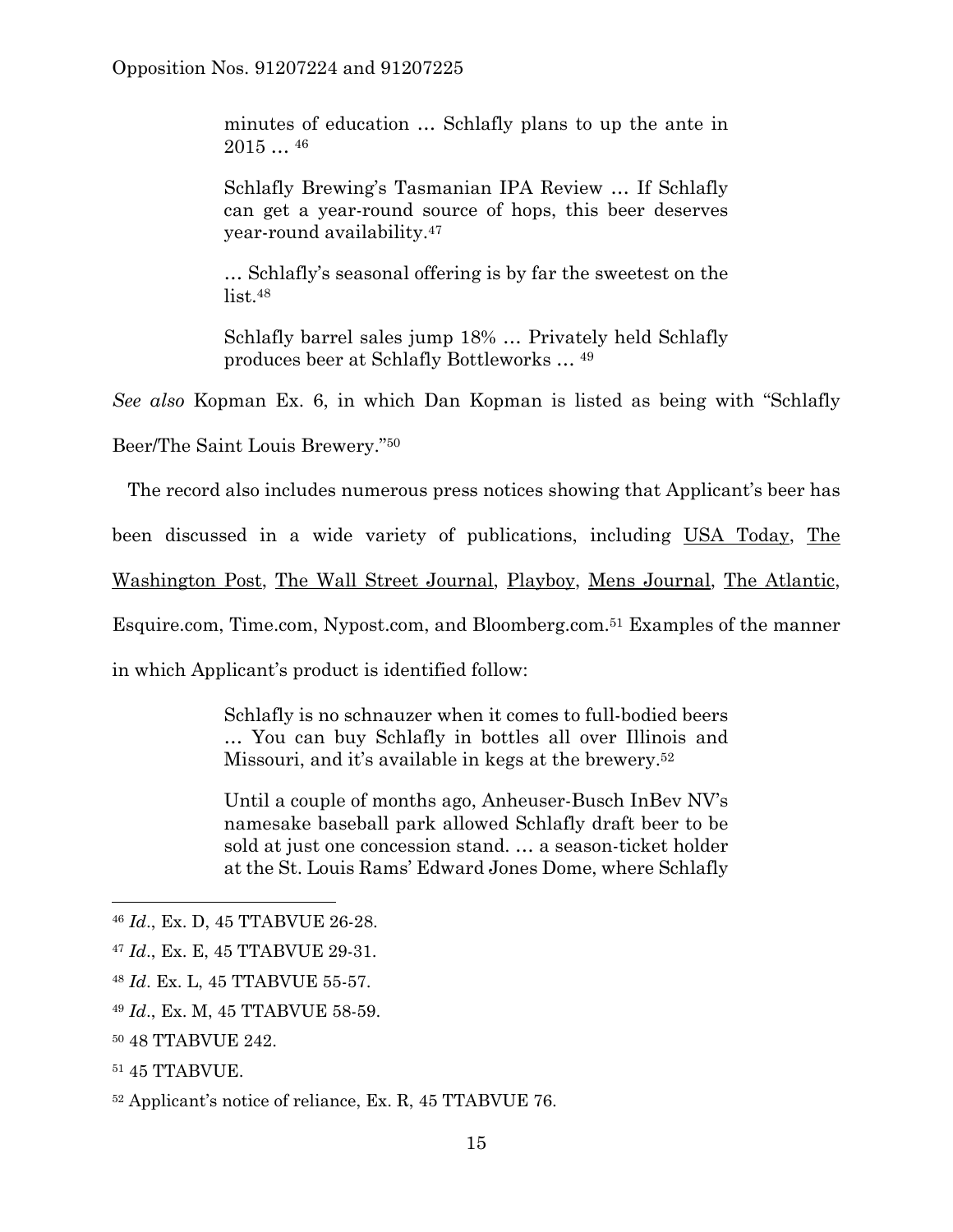debuted for football fans this season. … Delaware North Cos. … noticed the growing interest in Schlaflys and decided to give them a try. … "Schlafly is a local flavor that has become more and more mainstream." … "All I want is one more Schlafly."53

…a 60% stake in Saint Louis Brewery Inc., maker of Schlafly beer.<sup>54</sup>

 "We did reach a consensus on the worst of the lot, the Schlafly."55

"Not that such things concern its competition at Schlafly. For more than 20 years, Schlafly has been producing its craft concoctions … Schlafly fans came in and crushed their competition with a surge of votes … It's not a powerful pale ale at 5.9%, but neither are the Schlafly beers on the taps during Cardinals games …"56

We find that the evidence of record sufficiently establishes that Applicant's mark

SCHLAFLY has acquired distinctiveness with respect to Applicant's goods. Over a period of almost 25 years Applicant has conducted its business in such a way as to establish an association between the name SCHLAFLY and its beer; and the evidence shows that a segment of the public has taken note of Applicant's goods under its mark and would view the designation SCHLAFLY as an indicator of the source thereof.

 The fact that Opposers and third parties bearing the surname SCHLAFLY may have been active in far disparate fields of endeavor (medicine, politics, baseball, law, banking, social advocacy, teleprompters)<sup>57</sup> is unlikely to have interfered with the

<sup>53</sup> *Id*., Ex. P, 45 TTABVUE 65-69.

<sup>54</sup> *Id*., Ex. H, 45 TTABVUE 41.

<sup>55</sup> *Id*., Ex. G, 45 TTABVUE 38.

<sup>56</sup> *Id*., Ex. A, 45 TTABVUE 12.

<sup>57</sup> *See* Opposers' brief at 10-11, 51 TTABVUE 11-12.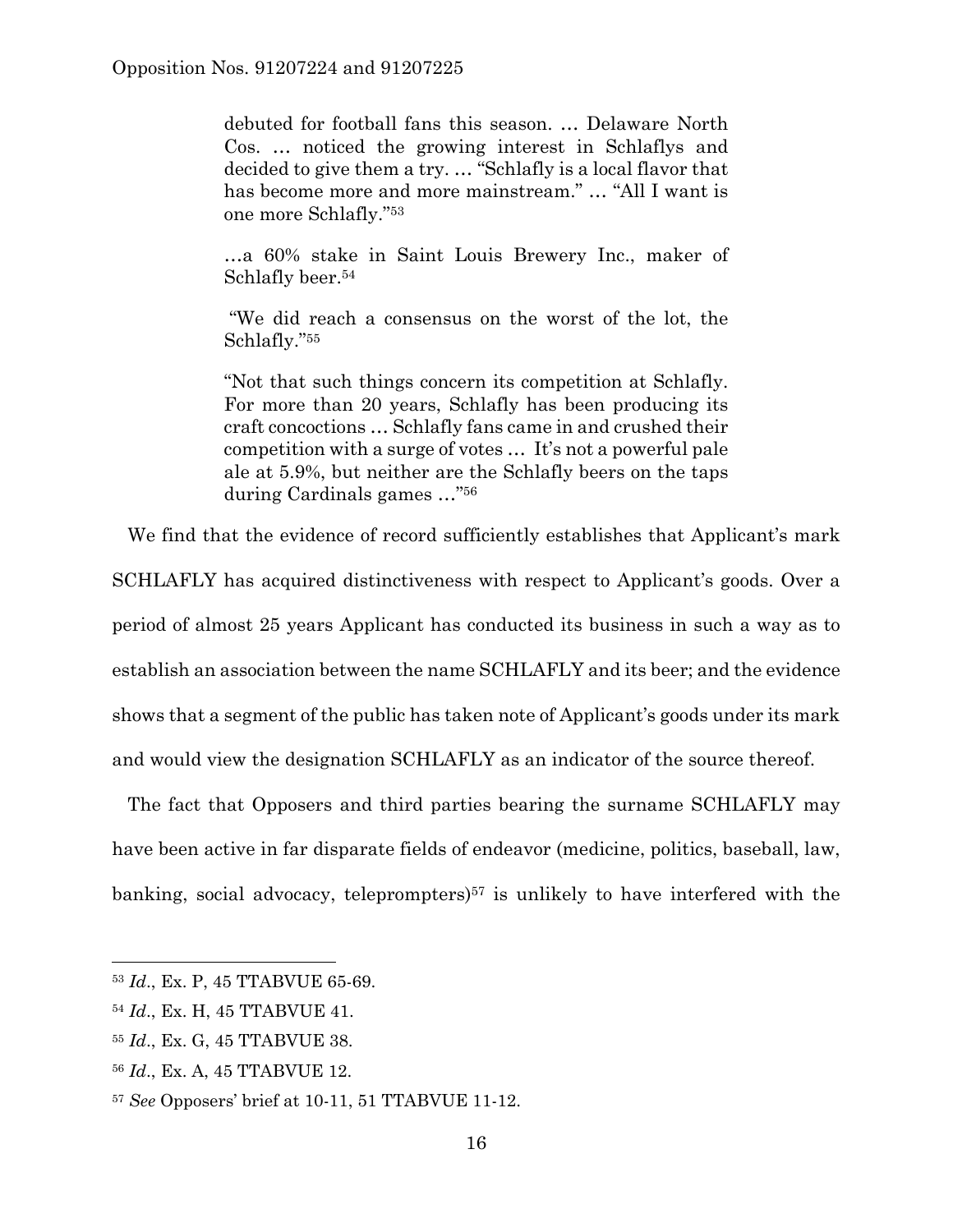ability of Applicant to build an association between its business and its mark in the field of beer. No evidence of record demonstrates any such impact on Applicant's market.

 The absence of "customer surveys and testimony of individual consumers" in support of Applicant<sup>58</sup> does not render a finding of acquired distinctiveness inappropriate. There is so much evidence of Applicant's activity in the marketplace over two decades, with substantial sales to large numbers of customers and attendant notice in the press, that we cannot escape the conclusion that Applicant's mark and goods have developed market recognition among a segment of the relevant public.

 The argument that "it is the entire phrase 'Schlafly Beer,' not the applied-for mark SCHLAFLY that is used in reference to Applicant's goods"59 is not persuasive. Neither is the argument that "Applicant has virtually always used SCHLAFLY in conjunction with other words and symbols, and those uses cannot justify its attempt to obtain a trademark in SCHLAFLY alone."60 In the phrase SCHLAFLY BEER the only meaningful indicator of source is the name SCHLAFLY. The evidence showing the actual use of Applicant's mark shows that the term SCHLAFLY is almost always strongly emphasized and it is rarely combined with anything other than descriptive wording. The fact that graphic designs may have been used together with a word mark (a universal practice) does not render registration of the word mark in standard

l

<sup>58</sup> *See id.* at 16, 51 TTABVUE 17.

<sup>59</sup> *Id.* at 17, 51 TTABVUE 18.

<sup>60</sup> Opposer's rebuttal brief at 12, 59 TTABVUE 13.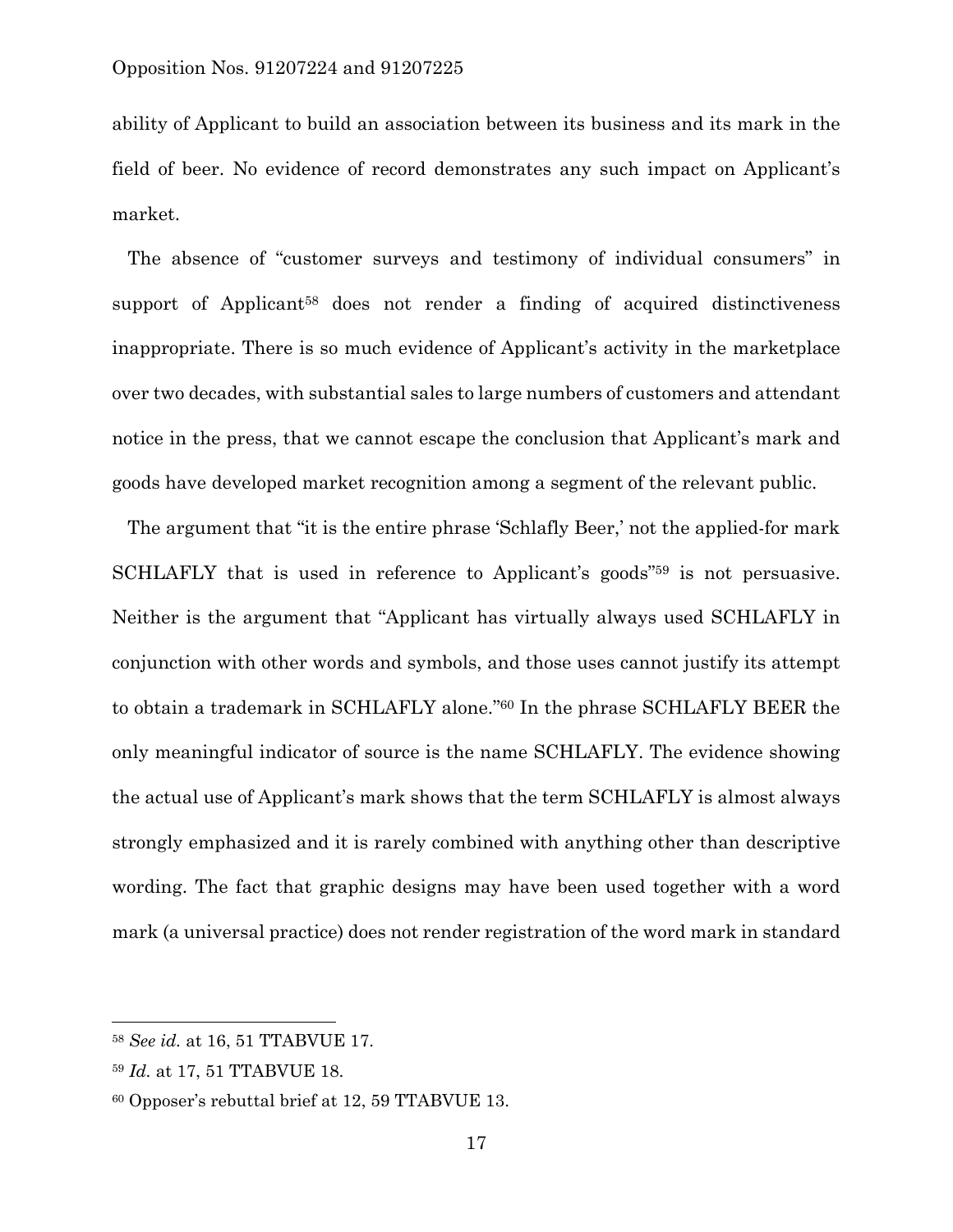character form unavailable. Nothing in the evidence suggests to us that typical customers would fail to perceive SCHLAFLY as the source-indicating matter on Applicant's labels, packaging, and advertisements. In any event, the record evidence discussed above directly shows public recognition of SCHLAFLY, alone, as a reference to Applicant's product.

 The fact that Applicant's goods are not currently marketed throughout the entire United States, <sup>61</sup> but only in 15 states and the District of Columbia, does not render registration of the mark inappropriate. The Trademark Act does not require that an applicant demonstrate nationwide common law rights in its mark; only that it have used the mark in commerce that is regulable by the United States Congress. 15 U.S.C. §§ 1051(a), 1127. Acquired distinctiveness may be demonstrated by showing market recognition of a mark among a substantial segment of the relevant public; nationwide renown is not required. Opposers' attempt to argue that the number of Applicant's customers is only a small percentage of the entire United States population<sup>62</sup> is not on point. Protectable business goodwill can exist even where market share is small. Similarly, Opposers' suggestion that Applicant's advertising budget is negligible because it "is only about 1/10,000th of Anheuser-Busch InBev's advertising expenditures in the United States"63 sets the bar for the protection of the laws far too

<sup>61</sup> *See id*. at 5 59 TTABVUE 6.

<sup>62</sup> *Id.* at 12-13, 59 TTABVUE 13-14.

<sup>63</sup> *Id.* at 14 and fn.2, 59 TTABVUE 15. (The Anheuser Busch statistics referenced in Opposers' fn.2 are not of record.)